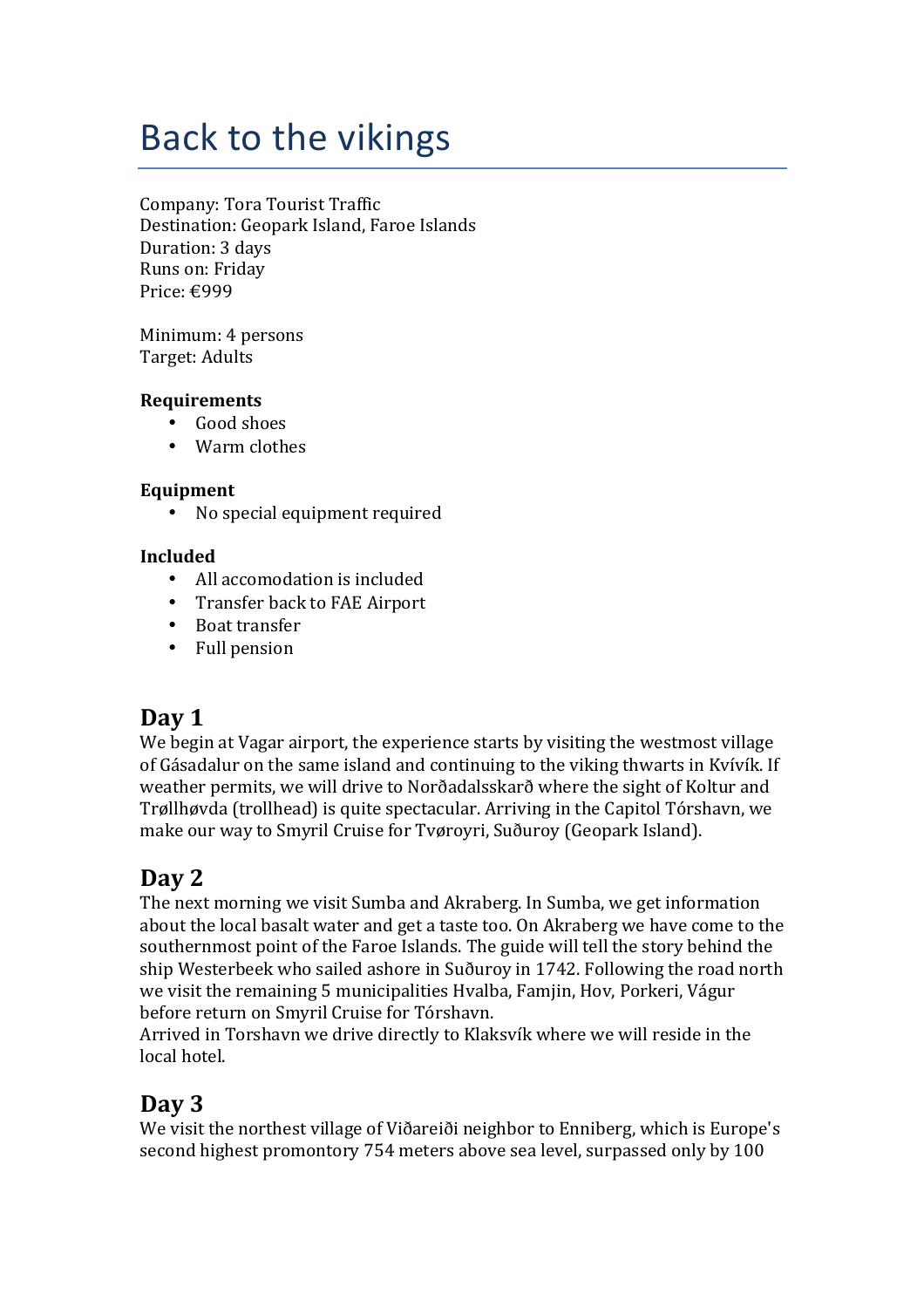meters of Hornelen in Norway. Back in Klaksvík, we visit Christians Church, the biggest church the Faroese.

At noon we leave the city of Klaksvík and make our way to the village of Gjógy and visit the cosy hotel  $\tilde{G}$ jáargarður. Last visit on the tour is the historical village of Kirkjubøur, inhabiting the old Ólavskirkja dating back to around 1200.

# **Day 4**

The next morning we drive back from Tórshavn to FAE Airport at 07.00.